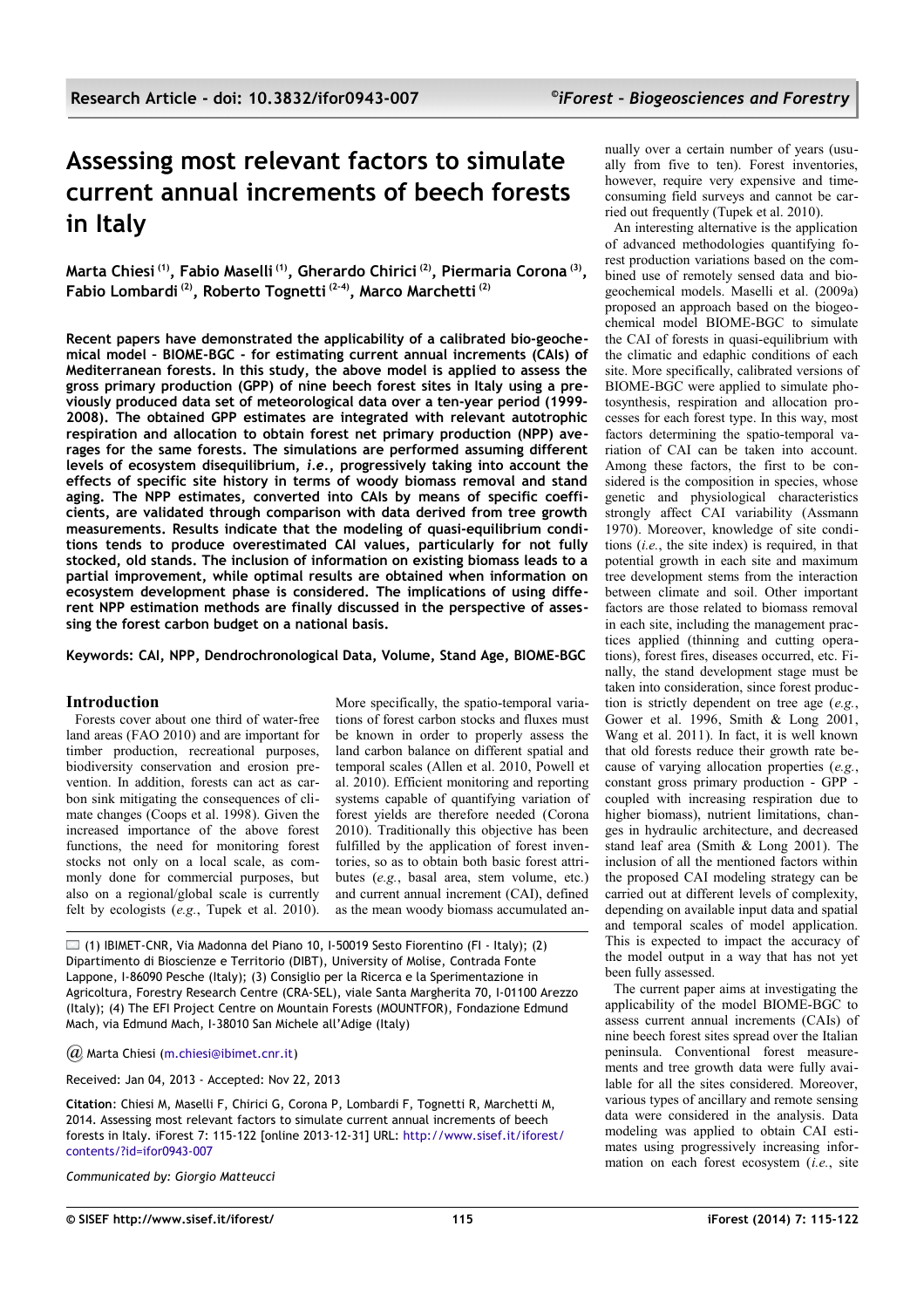

<span id="page-1-1"></span>**Fig. 1** - Fractional cover (Fc) of beech forests in Italy derived from the CORINE Land Cover 2006 (5°-20° Long. E, 36-48° Lat. N). White circles indicate the location of the nine beech forest sites considered in this study (the IDs refer to the site names reported in [Tab. 1\)](#page-1-0).

condition, existing biomass and forest development phase). Finally, the accuracy of the CAI predictions obtained was tested by comparison to CAI measurements from tree growth data.

The paper is organized as follows. The main features of the selected forests are first described along with the ground and remote sensing data applied in the study. The modeling approach is then introduced, together

<span id="page-1-0"></span>**Tab. 1** - Main environmental characteristics of the beech forest sites studied. Meteorological data were derived from the downscaled E-OBS dataset (see text for more details).

| <b>Study site</b>  | <b>ID</b> | <b>Geo-location</b><br>point (Long. E, Lat. N) | <b>Altitude</b><br>(m a.s.l.) | Average<br>(°C) | Average<br>annual temp. annual rainfall<br>(mm/v) |
|--------------------|-----------|------------------------------------------------|-------------------------------|-----------------|---------------------------------------------------|
| Dolomiti Bellunesi |           | 11.91, 46.12                                   | 1100                          | 8.75            | 768.6                                             |
| Pian del Cansiglio | 2         | 12.38, 46.04                                   | 1300                          | 7.5             | 974.47                                            |
| Sasso Fratino      | 3         | 11.79, 43.84                                   | 1550                          | 9.61            | 1708.97                                           |
| Val Cervara        | 4         | 13.73, 41.83                                   | 1780                          | 7.97            | 694.03                                            |
| Monte di Mezzo     | 5         | 14.21, 41.75                                   | 1100                          | 11.19           | 613.48                                            |
| Corleto            | 6         | 15.42, 40.47                                   | 1130                          | 11.67           | 655.73                                            |
| Sila               |           | 16.65, 39.13                                   | 1680                          | 9.89            | 806.26                                            |
| Aspromonte         | 8         | 15.94, 38.17                                   | 1560                          | 12.29           | 660.63                                            |
| Gargano            | 9         | 16.01, 41.82                                   | 775                           | 14.2            | 509.03                                            |

with the steps used for its application and validation against available increment data. Next, the results are described and commented, with particular reference to examining the main sources of uncertainty in the evaluation of CAI. The paper is concluded by a section which highlights the potential contribution of the approach for the assessment of forest carbon budget on a national scale.

# **Study areas and data**

## *Study areas*

Beech (*Fagus sylvatica* L.) is a deciduous species widely distributed within European temperate forests, growing in environments relatively little affected by wildfires and characterized by a wide range of soil types. In Italy, it generally grows both on the Alps (generally at elevation  $> 500$  m a.s.l.) and on the Apennines (elevation > 900 m a.s.l.).

Nine beech forests were selected all over Italy [\(Fig. 1\)](#page-1-1). Climate characteristics at the chosen locations vary from Mediterranean (south) up to temperate (north). The average annual temperature ranges from 7.5 °C in the north to  $14.2$  °C in the south; a trend of decreasing annual rainfall is observed moving from north to south, and from the highest to the lowest altitude of the sites [\(Tab. 1\)](#page-1-0).

## *Meteorological and ancillary data*

Meteorological information (*i.e.*, daily minimum and maximum temperature and precipitation) for each site and for the period considered (1999-2008) was derived from the E-OBS dataset (Haylock et al. 2008). Data are freely provided at the original spatial resolution of 0.25° and were then downscaled at 1-km spatial resolution by applying locally calibrated regressions after Maselli et al. (2012).

A field survey was carried out at each site to determine the actual standing volume by directly measuring diameter at breast height (DBH) and height of trees standing within circular plots of varying radius [\(Tab. 2\)](#page-2-0).

## *Tree growth data*

For each site, tree growth measurements were collected and elaborated as dendrochronological series in order to retrieve reference CAI values (see [Tab. 2\)](#page-2-0). At each site, an area of approximately 2 ha was chosen and 15-16 living dominant and co-dominant trees were selected, with DBH ranging from 60 to 100 cm and height about 26 m. Care was taken to select trees with canopies well separated from each other, in order to reduce the effect of competition on tree growth. Two cores were taken by an increment borer 0.5 cm in diameter from each tree, uphill at height of 1.3 m at an angle of 120° to each other. Cores were mounted on channeled wood, seasoned in a fresh-air dry store and sanded a few months later. Tree rings were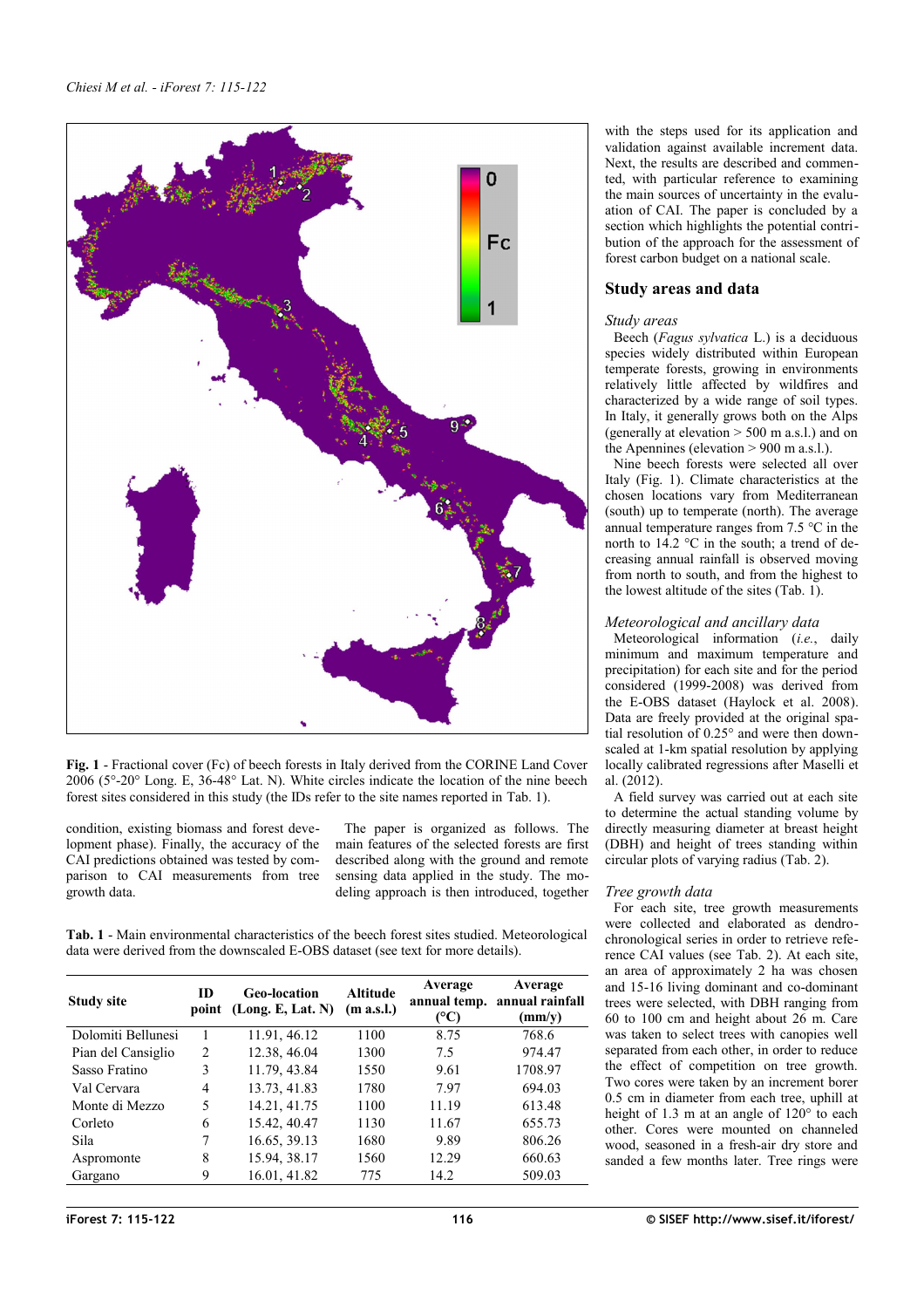dated by counting them from bark to pith. Ring widths were measured to the nearest 0.01 mm using the LINTAB-measurement equipment, coupled to a stereomicroscope (60x magnification - Leica, Germany). The Time Series Analysis Programme (TSAP) software package (Frank Rinn, Heidelberg, Germany) was used for statistical analysis. Raw ring widths of the single series of each dated tree were cross-dated statistically by the percent agreement in the signs of the first-differences of the two time series (the *Gleichlaufigkeit*, GLK - Kaennel & Schweingruber 1995). The GLK is a measure of the year-to-year agreement between the interval trends of two chronologies based upon the sign of agreement, or the sum of the equal slope intervals in per cent. With an overlap of 50 years (commonly used in tree-ring studies), GLK becomes significant ( $p < 0.05$ ) at 62% and highly significant ( $p < 0.01$ ) at 67%. With an overlap of 10 years, GLK becomes significant ( $p \le 0.05$ ) at 76% and highly significant ( $p < 0.01$ ) at 87% (Kaennel & Schweingruber 1995). In this study, most time series analyzed were longer than 50 years and cross dating was considered successful if GLK was higher than 60%.

The statistical significance of the GLK (GSL) was also computed. The TVBP, a Student's *t*-value modified by Baillie & Pilcher (1973) was used for investigating the significance of the best match identified. The TVBP is commonly used as a statistical tool for comparing and cross-dating ring widths series. It determines the degree of correlation between curves and eliminates low-frequency variations in the time series, as each value is divided by the corresponding 5-year moving average.

Locally missing or discontinuous rings were identified by cross-dating the two treering cores obtained from the same tree. Standard methods (Fritts 1976) were used to build a tree averaged series and the mean chronologies of the investigated sites, using ring-width series obtained from all living trees growing at each study site.

## **Modeling approach**

The methodology developed by our research group allows the calibration of the BIOME-BGC model for each main forest type (Chiesi et al. 2007). This is obtained by iteratively adapting the GPP estimates of the model to those of a Monteith's type, NDVIdriven parametric model, Modified C-Fix, whose accuracy has been widely tested against eddy covariance flux tower measurements (Maselli et al. 2009b, Chiesi et al. 2011a). Next, BIOME-BGC is applied for each forest site to simulate all main forest processes (Maselli et al. 2009a). In the current paper only the main steps of the methodology are summarized. Theoretical and operational details can be found in the refe<span id="page-2-0"></span>**Tab. 2** - Characteristics of the dendrochronological measurements.

| <b>Study site</b>  | Length of the<br>data series | Average tree ring<br>width $(mm/y)$ | Volume<br>$(m^3/ha)$ | <b>CAI</b><br>$(m^3/ha)$ |
|--------------------|------------------------------|-------------------------------------|----------------------|--------------------------|
| Dolomiti Bellunesi | 1915-2006                    | 2.24                                | 380                  | 5.26                     |
| Pian del Cansiglio | 1814-2008                    | 2.18                                | 791                  | 8.22                     |
| Sasso Fratino      | 1827-2008                    | 2.1                                 | 985                  | 8.94                     |
| Val Cervara        | 1715-2008                    | 0.92                                | 364                  | 1.48                     |
| Monte di Mezzo     | 1844-2004                    | 2.62                                | 703                  | 7.8                      |
| Corleto            | 1821-2006                    | 1.98                                | 832                  | 12.68                    |
| Sila               | 1854-2008                    | 2.14                                | 775                  | 10.81                    |
| Aspromonte         | 1824-2008                    | 1.87                                | 687                  | 2.07                     |
| Gargano            | 1827-2008                    | 1.82                                | 632                  | 6.23                     |

rences mentioned below.

BIOME-BGC, after a proper calibration for beech (see Chiesi et al. 2011b), is capable of estimating respiration and allocation processes of ecosystems close to equilibrium condition (Churkina et al. 2003, Waring & Running 2007). For each study site the model can perform a self-initialization through the so-called spin-up phase, which identifies the initial state variables. In this way, the model can predict the net forest carbon fluxes depicting a quasi-equilibrium situation. More specifically, net primary production (NPP) is obtained as follows (eqn. 1):

 $NPP = GPP - R<sub>o</sub> - R<sub>m</sub>$ 

where *GPP*,  $R_g$  and  $R_m$  correspond to the annual gross primary production, growth and maintenance respiration simulated by BIO-ME-BGC (g C  $m^{-2}$  year<sup>-1</sup>), respectively.

From *NPP*,  $CAI$  ( $m<sup>3</sup>$  ha<sup>-1</sup> year<sup>-1</sup>) can be predicted through the general formula (eqn. 2):

## *CAI*=*NPP*⋅*SCA*/*BEF* /*BWD*⋅2⋅100

where *SCA* corresponds to the stem carbon allocation, *BEF* is the biomass expansion factor and *BWD* is the basic woody density. The *SCA* for beech is derived from the BIO-ME-BGC settings (White et al. 2000, Chiesi et al. 2011b), while *BEF* and *BWD* are 1.36 and 0.61, respectively (Federici et al. 2008). The two scalars 2 and 100 are applied to convert CAI from carbon to dry matter and from  $g m<sup>-2</sup>$  to Mg ha<sup>-1</sup>, respectively.

The effects of forest disturbances on *NPP* can be taken into account by applying the methodology proposed by Maselli et al. (2009a): the ratio between actual and potential tree volume is considered as an indicator of ecosystem proximity to potential biomass density, which can be used to correct the *GPP* and respiration estimates obtained by the previous model simulations. According to this formulation, actual forest *NPP (NPPA*, g C m-2 year-1) can be approximated as follows (eqn. 3):

$$
NPP_A = GPP \cdot FC_A - R_g \cdot FC_A - R_m \cdot NV_A
$$

where the two dimensionless terms  $FC_A$  (actual forest cover) and *NVA* (actual normalized standing volume) are derived from the ratio between actual and potential tree volume (Maselli et al. 2009a).

The above modification works as depicted in [Fig. 2a](#page-3-0). Simulated CAI starts from 0 (no woody biomass) and increases as function of the stand volume up to a maximum value, which is slightly higher than BIOME-BGC (equilibrium) CAI due to the reduced influence of autotrophic respiration. Next, when actual biomass approaches potential biomass, respiration increases and simulated CAI tends to reach the CAI simulated by BIOME-BGC.

The strategy has been further refined to take into consideration the age-related growth decline typical of even-aged stands (Chiesi et al. 2012). This is obtained using an age-dependent relationship between stem carbon and leaf carbon, which must be calibrated for each study site and transforms  $FC_A$  into  $FC_{EA}$  (even-aged actual forest cover). Accordingly, even-aged *NPP* (*NPPEA*) is obtained as follows (eqn. 4):

$$
NPP_{EA} = GPP \cdot FC_{EA} - R_g \cdot FC_{EA} - R_m \cdot NV_A
$$

As fully explained by Chiesi et al. (2012), applying the above equation leads to modify the relationship between photosynthesis and autotrophic respiration in an age-dependent way. Consequently, for a certain woody biomass, tree aging has an inhibiting effect on the predicted CAI. This is schematized in [Fig. 2b](#page-3-0), where the ratio between aging CAI and BIOME-BGC (equilibrium) CAI is much higher than 1 for young stands and tends to decrease and level off for older stands.

## **Data processing**

#### *Elaboration of dendrochronological data series*

Dendrochronological measurements (*i.e.*, annual tree ring widths) collected in each forest site were elaborated to retrieve forest volume variations during the stand develop-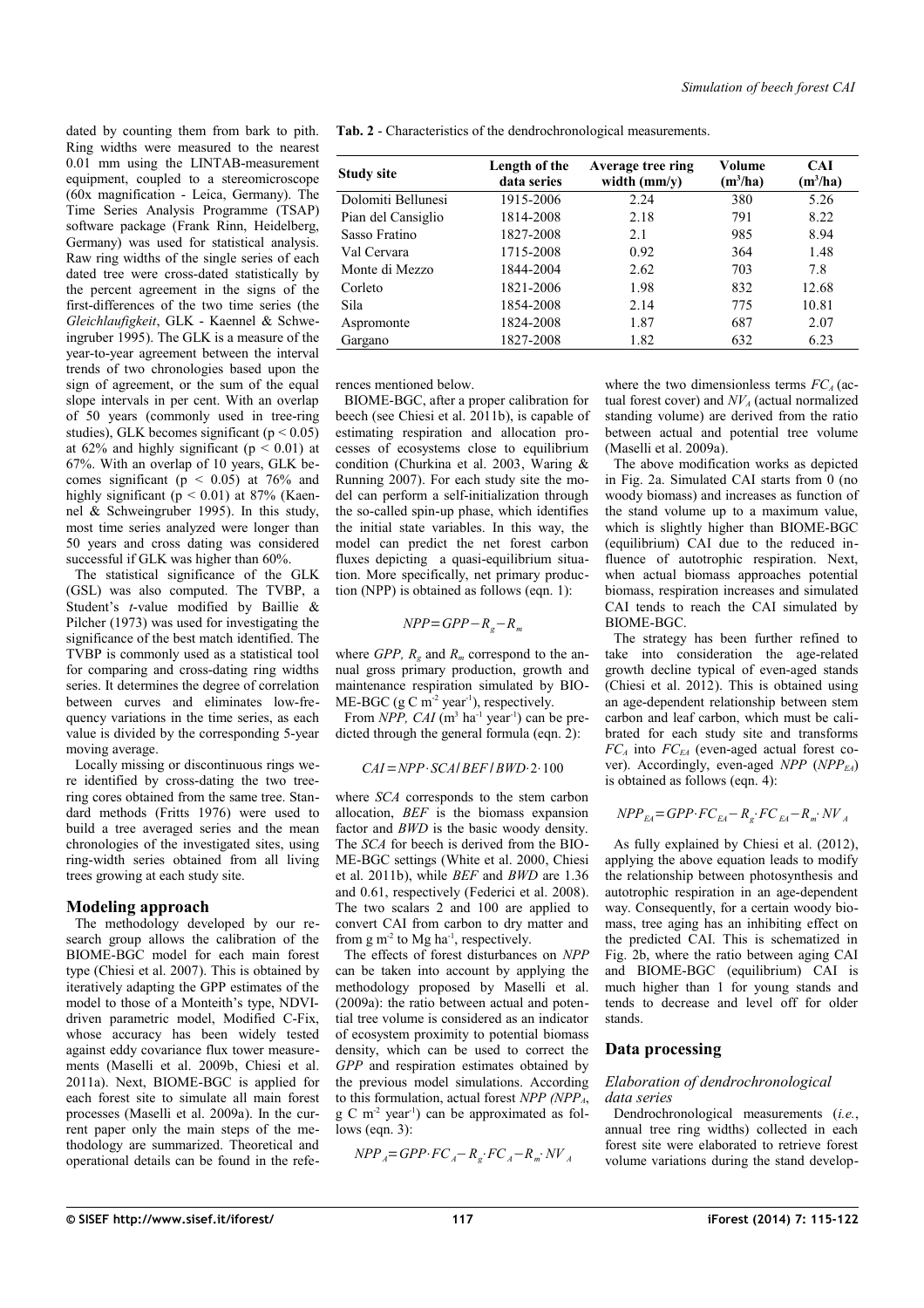

<span id="page-3-0"></span>**Fig. 2** - Effects of biomass (a) and age (b) variations on simulated CAIs. Both curves are relative to BIOME-BGC CAI modeling at equilibrium conditions and are derived from Maselli et al. (2009a) and Chiesi et al. (2012), respectively; in the latter case a stem volume lower than the potential maximum is considered (see text for details).

ment since the planting date. To this aim, the DBH was first reconstructed by summing up the tree ring widths. A cubic function was then applied to retrieve the stem volume corresponding to each diameter measurement (Tabacchi et al. 2011). This volume was then normalized against the actual forest volume measured in the field (see [Tab. 1\)](#page-1-0). The annual CAIs were finally calculated as the difference between the stem volumes of two successive years. To validate the simulation methods, reference CAI values were obtained for each of the nine sites considered by averaging the annual CAI over the last five years available.

#### *Simulation of forest CAIs*

First, the input layers required to apply the BIOME-BGC model were prepared. The 1km spatial resolution minimum and maximum temperature and precipitation data for the years 1999-2008 (see above) were further elaborated to obtain solar radiation by using the MT-CLIM algorithm (Thornton et al. 2000).

The modeling strategy was first applied to simulate ecosystems in equilibrium conditions. In particular, BIOME-BGC was applied using the ecophysiological parameters reported by Chiesi et al. (2011b), and NPP and CAI were predicted using eqn. 1 and 2.

Next, the effects of biomass removal were obtained by applying eqn. 3. In particular, both  $NV_A$  and  $FC_A$  were calculated using the measured stem volume for each stand (see [Tab. 2\)](#page-2-0).  $NV_A$  was the ratio between actual and potential stem volume, while FCA was computed using the maximum stand LAI

(see Maselli et al. 2009a for more details).

Finally, the effects of stand aging were simulated using both a unique modeling of the leaf carbon/stem carbon temporal variability and site specific modeling of the same variability using eqn. 4 (see Chiesi et al. 2012 for details). In the first case, a general growth curve was calibrated by statistically reproducing the average of all available reference CAIs derived from dendrochronological measurements with the exclusion of the last 5 years; this allowed an approximate independence of the calibration and validation phases. As for the second case, the same calibration process was repeated by fitting a specific growth curve for each study site.

In all cases, the obtained CAI estimates were averaged over the 5 study years and compared to the reference CAI measurements using the correlation coefficient (r), the root mean square error (RMSE) and the mean bias error (MBE) as accuracy statistics.

#### **Results**

The study sites are located in mountain areas at elevations ranging between 775 and 1780 m a.s.l. As a consequence of different latitudes and elevations, the annual average air temperature and the total annual precipitation derived from the downscaled E-OBS dataset are highly variable: air temperature ranges between 7.5  $\degree$ C and 14.2  $\degree$ C, while precipitation ranges between 510 mm y-1 and  $1710$  mm y<sup>-1</sup> - [Tab. 1\)](#page-1-0).

The beech forests analyzed show different structural characteristics, which are related to the different age of trees. [Tab. 2](#page-2-0) reports the average tree ring widths, which vary between  $0.92$  and  $2.62$  mm y<sup>-1</sup>, where the oldest stand shows the lowest tree ring width (Val Cervara). The same general trend is observed for CAI measurements, which range between 1.5 and 12.7  $m<sup>3</sup>$  ha<sup>-1</sup>, depending on different environmental conditions, structures and development phases of the nine study sites considered.

Results shown in [Fig. 3](#page-4-0) are obtained using the BIOME-BGC *GPP*, respirations and allocations for forests in quasi-equilibrium with site-specific climatic and soil conditions. The correlation between measured and predicted CAIs is moderate  $(r = 0.516)$ , and the range of variation was strongly underestimated. CAI is particularly overestimated for Val Cervara  $(7.79 \text{ vs. } 1.41 \text{ m}^3 \text{ ha}^{-1})$ , which is the less dense and oldest stand (see [Tab. 2\)](#page-2-0). This leads to a relatively high overall RMSE  $(2.57 \text{ m}^3 \text{ ha}^{-1})$ , indicating that the exclusion of actual forest conditions (in terms of existing biomass and development phase) implies a flawed simulation of CAI variations.

A slight improvement is obtained including the information on the existing stem volume into the model. The comparison between measured and estimated CAI is shown in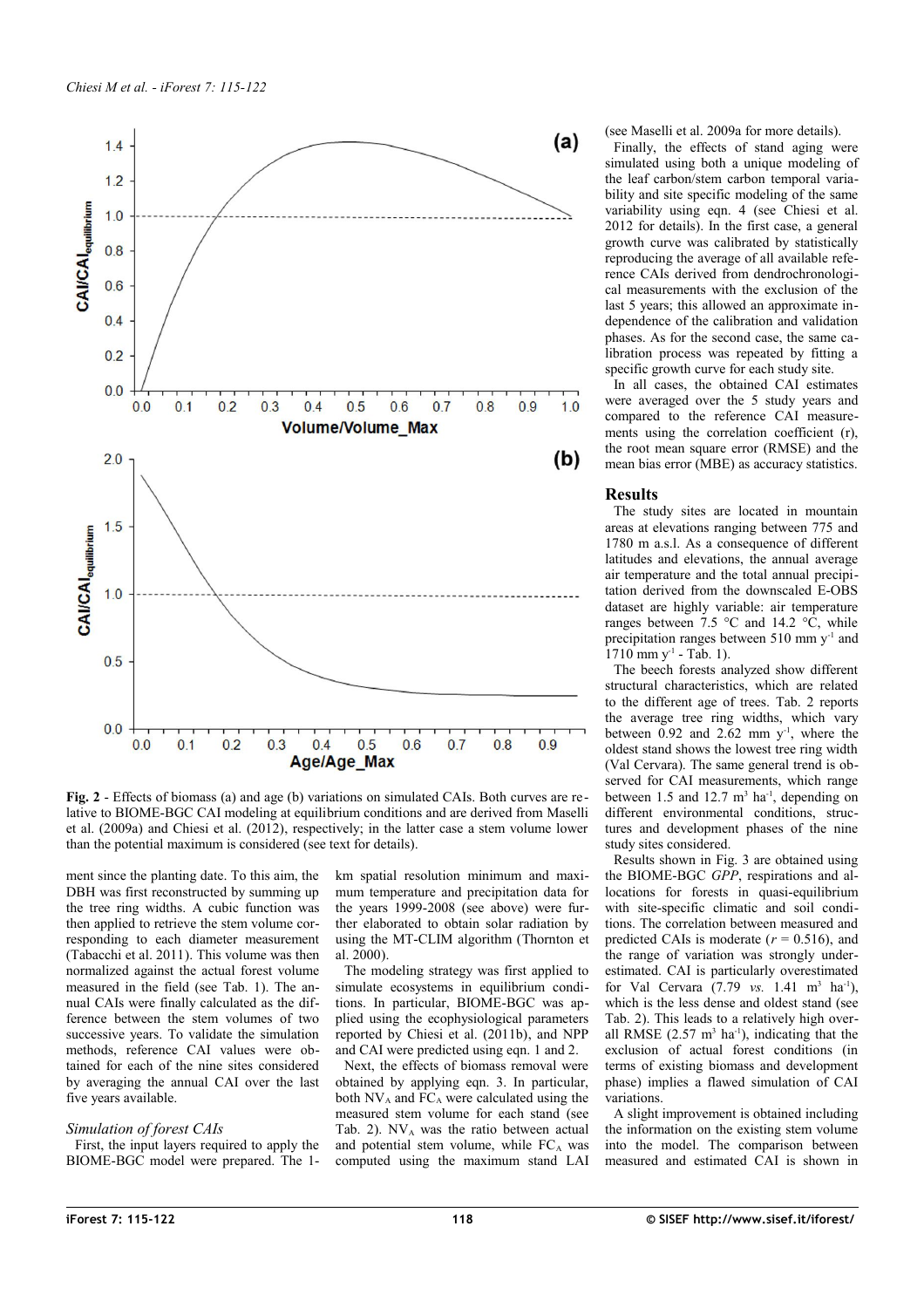*Simulation of beech forest CAI*



<span id="page-4-0"></span>**Fig. 3** - Comparison between CAI measured and estimated using BIOME-BGC simulation of equilibrium (quasi-climax) forest conditions (see text for details).

<span id="page-4-3"></span>**Fig. 4** - Comparison between CAI measured and estimated by including volume information about each site (see text for details). (\*): significant correlation,  $P < 0.05$ .

[Fig. 4.](#page-4-3) CAI overestimation for Val Cervara reported in [Fig. 3](#page-4-0) is marginally reduced, and the global estimation accuracy is slightly increased ( $r = 0.666$ , RMSE = 2.53 m<sup>3</sup> ha<sup>-1</sup>).

Further improvements in predictions are obtained when the stand development stage is included in the model, based on the available dendrochronological measurements and the method reported by Chiesi et al. (2012). More specifically, the use of a generic growth curve for all beech forests yields the results shown in [Fig. 5.](#page-4-2) The correlation coefficient is notably increased  $(r = 0.792)$ , and the error markedly reduced (RMSE =  $1.98 \text{ m}^3$  ha<sup>-1</sup>). Indeed, the inclusion of generic information on beech stand development reduces the former overestimation for Val Cervara, though a slight underestimation at high CAI values is observed.

An additional improvement in simulations is obtained when locally derived growth curves are calibrated to better characterize the specific stand development phase of each site [\(Fig. 6\)](#page-4-1). In this case, reference CAIs are





<span id="page-4-2"></span>**Fig. 5** - Comparison between CAI measured and estimated by applying a generic age-dependent growth curve (see text for details).  $(*)$ : significant correlation, P < 0.05.

<span id="page-4-1"></span>**Fig. 6** - Comparison between CAI measured and estimated by applying an age-dependent growth curve calibrated for each single stand (see text for details). (\*\*): highly significant correlation,  $P <$ 0.01.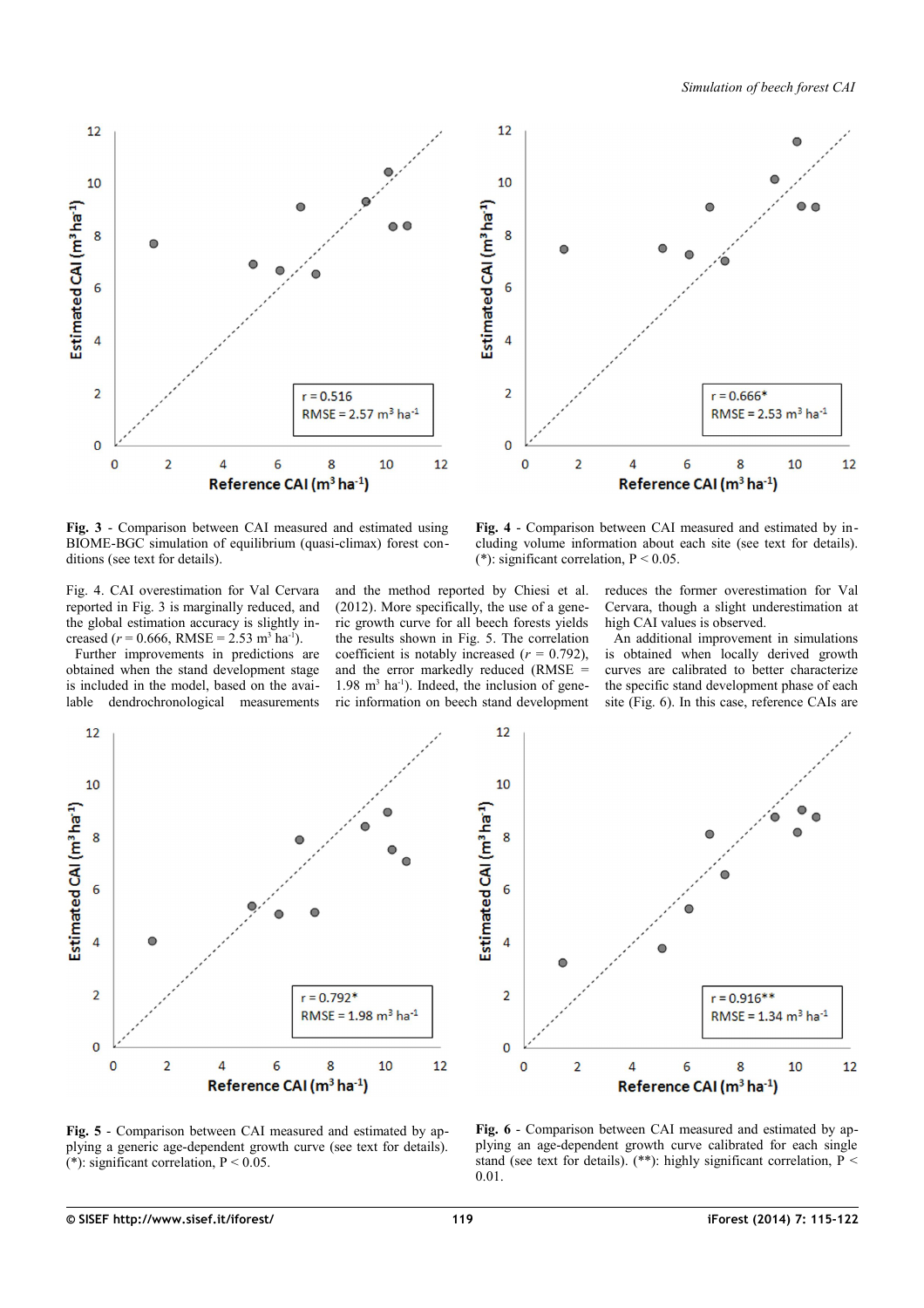fairly well simulated for all study sites considered, with a high correlation coefficient  $(r = 0.916)$ , and a RMSE strongly reduced  $(1.34 \text{ m}^3 \text{ ha}^{-1})$ .

## **Discussion and conclusions**

Several recent papers have demonstrated that a modeling strategy based on the use of a calibrated bio-geochemical model is capable of predicting gross and net forest carbon fluxes within Mediterranean forests (*e.g.*, Mu et al. 2007, Turner et al. 2006, Maselli et al. 2009a, 2010, Chiesi et al. 2011a, 2012). Modeling can be applied at different levels of complexity, depending on the existing knowledge of the forest ecosystems considered. This is expected to affect the accuracy of the proposed strategy in a way that is important to be assessed in sight of operational monitoring applications.

The current study investigates on this issue using ground and remote sensing information collected over nine beech sites in Italy. The availability of dendrochronological sequences of tree ring-widths has allowed a thorough characterization of the past and present growth status of the considered forest stands, providing essential information for both calibrating and validating the modeling simulations.

In general, the accuracy of the modeling strategy is affected by the uncertainty of the input data used. While a full assessment of this topic has been performed in previous papers (*e.g.*, Chiesi et al. 2011a, Maselli et al. 2012), the critical nature of the extended meteorological model drivers must be highlighted. This is particularly the case for the daily rainfall estimates, whose accuracy is relatively low due to a number of problems (Maselli et al. 2012).

The proposed use of BIOME-BGC allows to reproduce the carbon accumulated by forests which are in quasi-equilibrium with local climatic and soil conditions. This means that the annual net fluxes are close to zero because of the nearly equivalence of forest production and respiration; additionally, such models simulate forests composed by trees in different growing phases (Running & Hunt 1993, Maselli et al. 2009a). The model can be applied in a relatively simple way, requiring only information on forest types and eco-climatic conditions, which is now available for the European continent from several sources (*e.g.*, Pekkarinen et al. 2009, Haylock et al. 2008). On the other hand, the exclusion of biomass removal and stand aging from the model usually leads to underestimate the range of CAI variations (Maselli et al. 2009a, Chiesi et al. 2012). As reported in [Fig. 2,](#page-3-0) the two factors above can increase or decrease the simulated CAI depending on the ecosystem closeness to potential, quasiequilibrium condition.

The additional inclusion of a proxy of the ecosystem distance from equilibrium (*i.e.*, the stand volume information) accounts for the effect of biomass removal and generally improves the simulation results (Maselli et al. 2009a). However, the forests examined in this study are nearly fully stocked and old growth, which reduces the effect of biomass removal and enhances that of age-related decline in forest production (Gower et al. 1996, Chiesi et al. 2012). The latter factor is not accounted for by this modeling step, which therefore improves the predictions only marginally. A different situation would occur in uneven-aged stands having biomass much lower than potential; in such a case, the inclusion of biomass removal into the model would be decisive for CAI simulation (Maselli et al. 2010). From an operational point of view, including the information on the existing biomass makes the application of the simulation method more complex, since spatially distributed estimates of stem volume are usually difficult to retrieve. Efforts in this direction, however, have been recently performed. For example, Gallaun et al. (2008) produced and disseminated a 1-km stem volume map covering all European forest areas. Maselli et al. (2014) performed a similar effort for the Italian territory by combining ground stem volume measurements with optical and LiDAR satellite data.

According to the previous considerations, an additional methodological improvement is provided by modeling the effects of stand aging. In fact, tree aging leads to decreased accumulation rates due to the well-known phenomenon of age-related decline in forest production (*e.g.*, Gower et al. 1996, Berger et al. 2004). The causes of this phenomenon are numerous and mainly related to environmental and external factors (*e.g.*, silvicultural practices, forest fires, etc. - Zhou et al. 2002). The availability of dendrochronological measurements enables to characterize the whole stand development of the beech forests and to reconstruct the temporal variations of CAI with stand age. This was obtained by defining an age-dependent relationship between leaf carbon and stem carbon accounting for the temporally varying ratios between forest production and respiration related to changes in canopy density, tree competition and allocation patterns.

In the current study this operation has been carried out in two steps: first, applying a general relationship between leaf carbon and stem carbon; and, second, using a site-specific relationship. This has improved the accuracy of the estimates especially in the latter case  $(r = 0.916 - \text{see Fig. 6})$ . In addition to a few dendrochronological tree ring-width sequences, the application of the first methodological step would require spatially distributed estimates of stand age. Efforts in this direction have been recently performed:

Vilén et al. (2012), for example, produced and disseminated a 1-km map of forest age covering all Europe.

For relatively small areas an alternative could be provided by tree height estimates obtained from LiDAR data, which can be used as a proxy of tree age (Maselli et al. 2013), though old small individuals and, vice-versa, trees with huge biomass accumulated in few decades, can be found in forest ecosystems (Marziliano et al. 2012). Finally, as regards the last step, its application on regional to national scales is virtually unfeasible, since the dendrochronological measurements needed to characterize specific site history can be obtained only for small areas.

In summary, the current study has shown that the inclusion of progressively increasing information levels on forest conditions within the model allows to obtain reliable predictions of stand CAI over large areas. However, the complete simulation of the effects of human induced factors requires a full characterization of specific site history, which is practically unfeasible over large areas. Consequently, a certain approximation must be accepted for operational applications, depending on the spatio-temporal scales considered and on the nature and accuracy of the available datasets.

## **Acknowledgments**

The Italian Ministry of Education, University and Research funded this study under the FIRB2008 program, project "Modelling the carbon sink in Italian forest ecosystems using ancillary data, remote sensing data and productivity models" C\_FORSAT (code: RBFR08LM04, national coordinator: G. Chirici).

The authors acknowledge the E-OBS dataset from the EU-FP6 project ENSEMBLES [\(http://ensembles-eu.metoffice.com\)](http://ensembles-eu.metoffice.com/) and the data providers in the ECA&D project [\(http://eca.knmi.nl\)](http://eca.knmi.nl/). The authors also wish to thank Dr. M. Pasqui for pre-processing the data from the E-OBS dataset, Dr. L. Fibbi, Dr. M. Moriondo and Prof. M. Bindi for assisting in the calibration and application of BIOME-BGC.

The authors wish to thank two anonymous reviewers for their precious comments on the first draft of the manuscript.

# **References**

Allen CD, Macalady AK, Chenchouni H, Bachelet D, McDowell N, Vennetier M, Kitzberger T, Rigling A, Breshears DD, Hogg EH, Gonzalez P, Fensham R, Zhang Z, Castro J, Demidova N, Lim J-H, Allard G, Running SW, Semerci A, Cobb N (2010). A global overview of drought and heat-induced tree mortality reveals emerging climate change risks for forests. Forest Ecology and Management 259: 660-684. - doi: [10.1016/](http://dx.doi.org/10.1016/j.foreco.2009.09.001) [j.foreco.2009.09.001](http://dx.doi.org/10.1016/j.foreco.2009.09.001)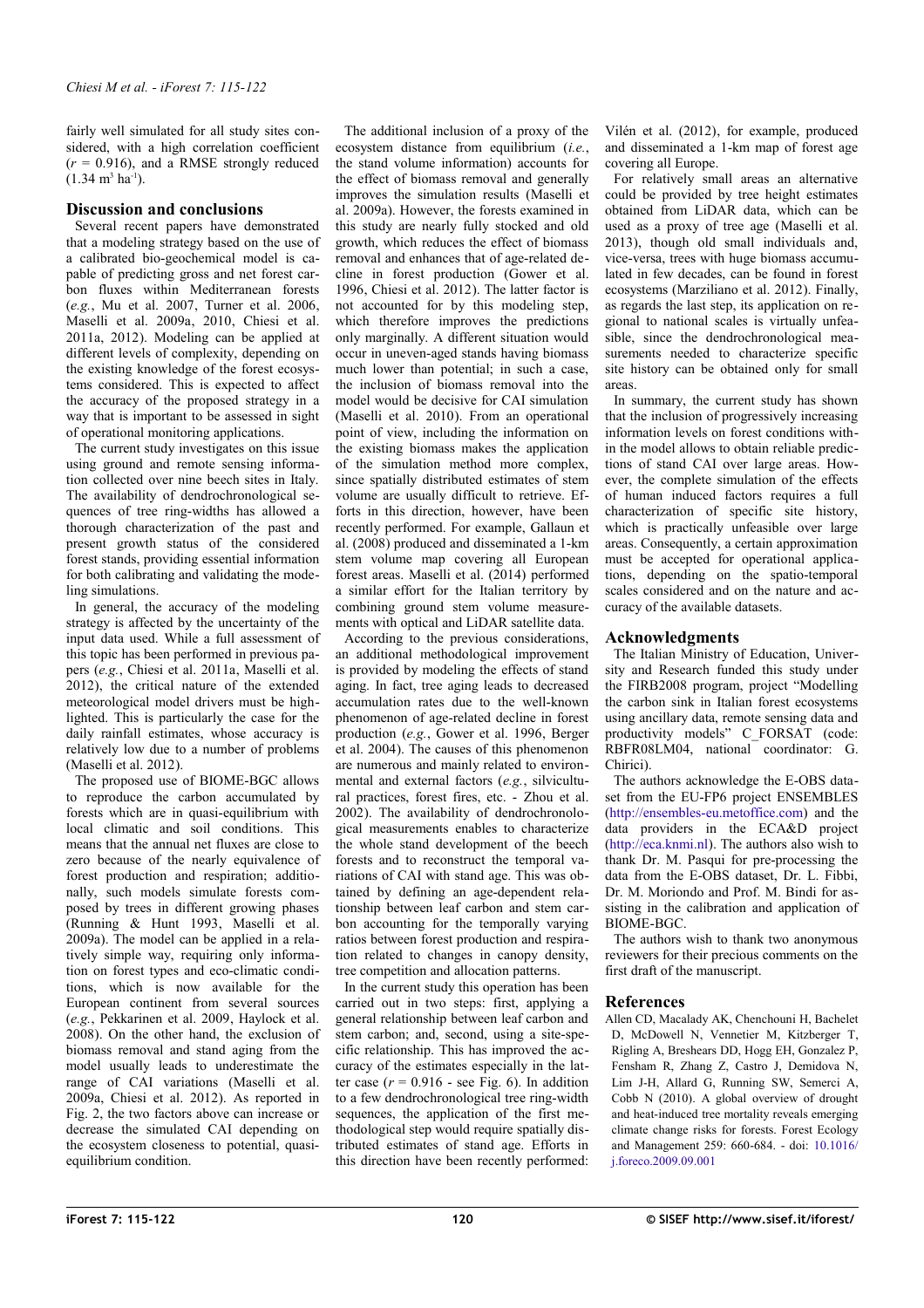Assmann E (1970). The principles of forest yield study. Pergamon Press, Oxford, UK.

- Baillie MGL, Pilcher JR (1973). A simple crossdating program for tree-ring research. Tree-Ring Bulletin 33: 7-14.
- Berger U, Hildenbrandt H, Grimm V (2004). Agerelated decline in forest production: modelling the effects of growth limitation, neighbourhood competition and self-thinning. Journal of Ecology 92: 846-853. - doi: [10.1111/j.0022-0477.](http://dx.doi.org/10.1111/j.0022-0477.2004.00911.x) [2004.00911.x](http://dx.doi.org/10.1111/j.0022-0477.2004.00911.x)
- Chiesi M, Maselli F, Moriondo M, Fibbi L, Bindi M, Running S (2007). Application of BIO-ME-BGC to simulate Mediterranean forest processes. Ecological Modelling 206: 179-190. doi: [10.1016/j.ecolmodel.2007.03.032](http://dx.doi.org/10.1016/j.ecolmodel.2007.03.032)
- Chiesi M, Fibbi L, Genesio L, Gioli B, Magno R, Maselli F, Moriondo M, Vaccari FP (2011a). Integration of ground and satellite data to model Mediterranean forest processes. International Journal of Applied Earth Observation and Geoinformation 13: 504-515. - doi: [10.1016/j.jag.](http://dx.doi.org/10.1016/j.jag.2010.10.006) [2010.10.006](http://dx.doi.org/10.1016/j.jag.2010.10.006)
- Chiesi M, Maselli F, Chirici G, Barbati A, Corona P (2011b). Use of BIOME-BGC to simulate Mediterranean forest carbon stocks. iForest 4: 121- 127. - doi: [10.3832/ifor0561-004](http://dx.doi.org/10.3832/ifor0561-004)
- Chiesi M, Cherubini P, Maselli F (2012). Adaptation of a modelling strategy to predict the NPP of even-aged forest stands. European Journal of Forest Research 131: 1175-1184. - doi: [10.1007/](http://dx.doi.org/10.1007/s10342-011-0588-z) [s10342-011-0588-z](http://dx.doi.org/10.1007/s10342-011-0588-z)
- Churkina G, Tenhunen J, Thornton P, Falge EM, Elbers JA, Erhard M, Grunwald T, Kowalski AS, Rannik U, Sprinz D (2003). Analyzing the ecosystem carbon dynamics of four European coniferous forests using a biogeochemistry model. Ecosystems 6: 168-184. - doi: [10.1007/s10021-](http://dx.doi.org/10.1007/s10021-002-0197-2) [002-0197-2](http://dx.doi.org/10.1007/s10021-002-0197-2)
- Coops NC, Waring RH, Landsberg JJ (1998). Assessing forest productivity in Australia and New Zealand using a physiologically-based model driven with averaged monthly weather data and satellite-derived estimates of canopy photosynthetic capacity. Forest Ecology and Management 104: 113-127. - doi: [10.1016/S0378-1127\(97\)](http://dx.doi.org/10.1016/S0378-1127(97)00248-X) [00248-X](http://dx.doi.org/10.1016/S0378-1127(97)00248-X)
- Corona P (2010). Integration of forest inventory and mapping to support forest management. iForest 3: 59-64. - doi: [10.3832/ifor0531-003](http://dx.doi.org/10.3832/ifor0531-003)
- FAO (2010). Global forest resources assessment. Forestry Paper no. 163, Food and Agriculture Organization of the United Nations, Rome, Italy, pp. 340. - [online] URL: [http://www.fao.org/fore](http://www.fao.org/forestry/fra/fra2010/en/) [stry/fra/fra2010/en/](http://www.fao.org/forestry/fra/fra2010/en/)
- Federici S, Vitullo M, Tulipano S, De Lauretis, R Seufert G (2008). An approach to estimate carbon stocks change in forest carbon pools under the UNFCCC: the Italian case. iForest 1: 86-95. doi: [10.3832/ifor0457-0010086](http://dx.doi.org/10.3832/ifor0457-0010086)
- Fritts HC (1976). Tree rings and climate. Academic Press, London, UK.
- Gallaun H, Zanchi G, Nabuurs G-J, Hengeveld G, Schardt M, Verkerk PJ (2008). EU-wide maps of growing stock and above-ground biomass in forests based on remote sensing and field meas-

urements. Forest Ecology and Management 260: 252-261. - doi: [10.1016/j.foreco.2009.10.011](http://dx.doi.org/10.1016/j.foreco.2009.10.011)

- Gower ST, McMurtrie RE, Murty D (1996). Aboveground net primary production decline with stand age: potential causes. Trends in Ecology and Evolution 11 (9): 378-382. - doi: [10.1016/0169-5347\(96\)10042-2](http://dx.doi.org/10.1016/0169-5347(96)10042-2)
- Haylock MR, Hofstra N, Klein Tank AMG, Klok EJ, Jones PD, New M (2008). A European daily high-resolution gridded dataset of surface temperature and precipitation. Journal of Geophysical Research (Atmospheres) 113: D20119. - doi: [10.1029/2008JD10201](http://dx.doi.org/10.1029/2008JD10201)
- Kaennel M, Schweingruber FH (1995). Multilingual glossary of dendrochronology. Terms and definitions in English, German, French, Spanish, Italian, Portuguese, and Russian. Swiss Federal Institute for Forest, Snow and Landscape Research, Haupt, Bern, Switzerland, pp. 467.
- Marziliano P, Menguzzato G, Scuderi A, Corona P (2012). Simplified methods to inventory the current annual increment of forest standing volume. iForest 5: 276-282. - doi: [10.3832/](http://dx.doi.org/10.3832/ifor0635-005) [ifor0635-005](http://dx.doi.org/10.3832/ifor0635-005)
- Maselli F, Chiesi M, Moriondo M, Fibbi L, Bindi M, Running SW (2009a). Modelling the forest carbon budget of a Mediterranean region through the integration of ground and satellite data. Ecological Modelling 220: 330-342. - doi: [10.1016/](http://dx.doi.org/10.1016/j.ecolmodel.2008.10.002) [j.ecolmodel.2008.10.002](http://dx.doi.org/10.1016/j.ecolmodel.2008.10.002)
- Maselli F, Papale D, Puletti N, Chirici G, Corona P (2009b). Combining remote sensing and ancillary data to monitor the gross productivity of water-limited forest ecosystems. Remote Sensing of Environment 113: 657-667. - doi: [10.1016/j.rse.](http://dx.doi.org/10.1016/j.rse.2008.11.008) [2008.11.008](http://dx.doi.org/10.1016/j.rse.2008.11.008)
- Maselli F, Chiesi M, Barbati A, Corona P (2010). Assessment of forest net primary production through the elaboration of multisource ground and remote sensing data. Journal of Environmental Monitoring 12: 1082-1091. - doi: [10.](http://dx.doi.org/10.1039/b924629k) [1039/b924629k](http://dx.doi.org/10.1039/b924629k)
- Maselli F, Pasqui M, Chirici G, Chiesi M, Fibbi L, Salvati R, Corona P (2012). Evaluation of a 1 km daily meteorological dataset for modelling vegetation production in Italy. Climate Research 54: 271-285. - doi: [10.3354/cr01121](http://dx.doi.org/10.3354/cr01121)
- Maselli F, Mari R, Chiesi M (2013). Use of LiD-AR data to simulate forest net primary production. International Journal of Remote Sensing 34: 2487-2501. - doi: [10.1080/01431161.2012. 7450](http://dx.doi.org/10.1080/01431161.2012.745019) [19](http://dx.doi.org/10.1080/01431161.2012.745019)
- Maselli F, Chiesi M, Mura M, Marchetti M, Corona P, Chirici G (2014). Combination of optical and LiDAR satellite imagery with forest inventory data to improve wall-to-wall assessment of growing stock in Italy. International Journal of Applied Earth Observation and Geoinformation 26: 377-386. - doi: [10.1016/j.jag.2013.09.001](http://dx.doi.org/10.1016/j.jag.2013.09.001)
- Mu Q, Zhao M, Heinsch FA, Liu M, Tian H, Running SW (2007). Evaluating water stress controls on primary production in biogeochemical and remote sensing based models. Journal of Geophysical Research 112: G01012. - doi: [10.1029/20](http://dx.doi.org/10.1029/2006JG000179) [06JG000179](http://dx.doi.org/10.1029/2006JG000179)

Pekkarinen A, Reithmaier L, Strobl P (2009). Pan-

European forest/non-forest mapping with Landsat ETM+ and CORINE Land Cover 2000 data. ISPRS Journal of Photogrammetry and Remote Sensing 64: 171-183. - doi: [10.1016/j.isprsjprs.](http://dx.doi.org/10.1016/j.isprsjprs.2008.09.004) [2008.09.004](http://dx.doi.org/10.1016/j.isprsjprs.2008.09.004)

- Powell SL, Cohen WB, Healey SP, Kennedy RE, Moisen GG, Pierce KB, Ohmann JL (2010). Quantification of live aboveground forest biomass dynamics with Landsat time-series and field inventory data: a comparison of empirical modeling approaches. Remote Sensing of Environment 114: 1053-1068. - doi: [10.1016/j.rse.](http://dx.doi.org/10.1016/j.rse.2009.12.018) [2009.12.018](http://dx.doi.org/10.1016/j.rse.2009.12.018)
- Running SW, Hunt ER (1993). Generalization of a forest ecosystem process model for other biomes, BIOME-BGC, and an application for global-scale models. In: "Scaling physiological processes: leaf to globe" (Ehleringer JR, Field CB eds). Academic Press, San Diego, USA, pp. 141- 158.
- Smith FW, Long JN (2001). Age-related decline in forest growth: an emergent property. Forest Ecology and Management 144: 175-181. - doi: [10.1016/S0378-1127\(00\)00369-8](http://dx.doi.org/10.1016/S0378-1127(00)00369-8)
- Tabacchi G, Di Cosmo L, Gasparini P, Morelli S (2011). Stima del volume e della fitomassa delle principali specie forestali italiane. Equazioni di previsione, tavole del volume e tavole della fitomassa arborea epigea. Consiglio per la Ricerca e la sperimentazione in Agricoltura, Trento, Italy, pp. 412. [in Italian]
- Thornton PE, Hasenauer H, White MA (2000). Simultaneous estimation of daily solar radiation and humidity from observed temperature and precipitation: an application over complex terrain in Austria. Agricultural and Forest Meteorology 104: 255-271. - doi: [10.1016/S0168-1923](http://dx.doi.org/10.1016/S0168-1923(00)00170-2) [\(00\)00170-2](http://dx.doi.org/10.1016/S0168-1923(00)00170-2)
- Tupek B, Zanchi G, Verkerk PJ, Churkina G, Viovy N, Hughes JK, Lindner M (2010). A comparison of alternative modelling approaches to evaluate the European forest carbon fluxes. Forest Ecology and Management 260: 241-251. doi: [10.1016/j.foreco.2010.01.045](http://dx.doi.org/10.1016/j.foreco.2010.01.045)
- Turner DP, Ritts WD, Cohen WB, Gower ST, Running SW, Zhao M, Costa MH, Kirschbaum A, Ham J, Saleska S, Ahl DE (2006). Evaluation of MODIS NPP and GPP products across multiple biomes. Remote Sensing of Environment 102: 282-292. - doi: [10.1016/j.rse.2006.02.017](http://dx.doi.org/10.1016/j.rse.2006.02.017)
- Vilén T, Gunia K, Verkerk PJ, Seidl R, Schelhaas M-J, Lindner M, Bellassen V (2012). Reconstructed forest age structure in Europe 1950- 2010. Forest Ecology and Management 286: 203-218. - doi: [10.1016/j.foreco.2012.08.048](http://dx.doi.org/10.1016/j.foreco.2012.08.048)
- Wang S, Zhou L, Chen J, Ju W, Feng X, Wu W (2011). Relationships between net primary productivity and stand age for several forest types and their influence on China's carbon balance. Journal of Environmental Management 92: 1651-1662. - doi: [10.1016/j.jenvman.2011.01.0](http://dx.doi.org/10.1016/j.jenvman.2011.01.024) [24](http://dx.doi.org/10.1016/j.jenvman.2011.01.024)
- Waring HR, Running SW (2007). Forest ecosystems. Analysis at multiples scales (3<sup>rd</sup> edn). Academic Press, San Diego, CA, USA.
- White MA, Thornton PE, Running SW, Nemani